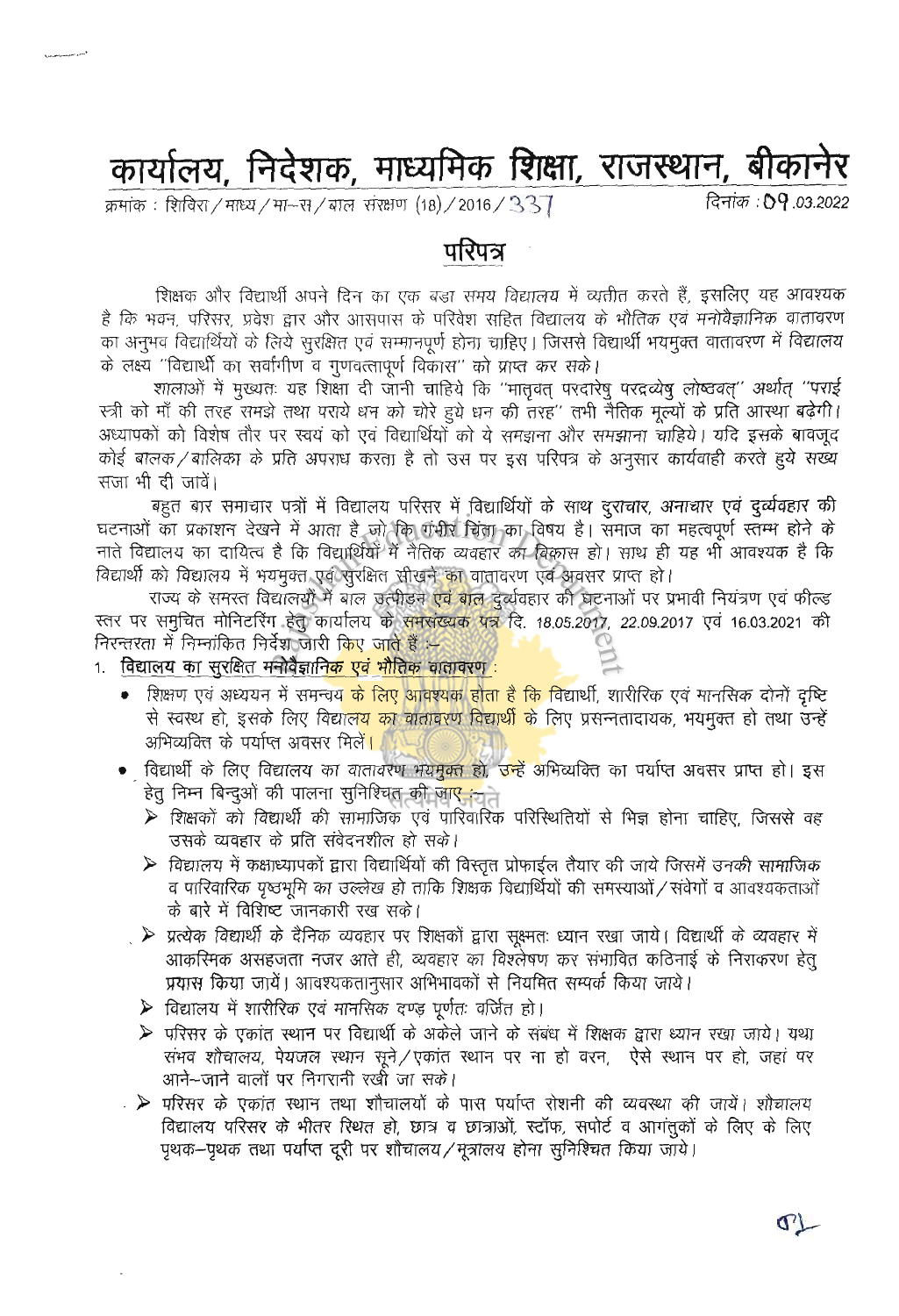#### 2. अभिव्यक्ति के पर्याप्त अवसर तथा शिकायत हेतू सहज प्लेटफार्म - गरिमा पेटी

विद्यार्थी एवं शिक्षक के संबंध ऐसे हो कि वह अपनी कठिनाई, परेशानी, समस्या अथवा प्रसन्नता शिक्षक के साथ साझा कर सके। यदि वह किसी कारण से अपनी शिकायत में अपना नाम उजागर नहीं करना चाहते तब भी वे अपनी द्विधा ⁄ समस्या को सहजता से प्रस्तुत कर सके। इस हेतु प्रत्येक विद्यालय में सुलभ स्थान पर शिकायत पेटी (गरिमा पेटी) की व्यवस्था आवश्यक रूप से की जायें।

- विद्यार्थी अथवा अभिभावक, कई बार विद्यार्थी के साथ होने वाले दर्व्यवहार की शिकायत करने में शंका रखतें है। ऐसे में उन्हें बिना नाम उल्लेख किए हुए शिकायत संस्थाप्रधान तक पहचाने के लिए विद्यालय में शिकायत पेटिका (गरिमा पेटी) सुलभ स्थान पर रथापित की जाए।
- यह गरिमा पेटी विद्यार्थियों एवं अभिभावकों की आसान पहुँच में होनी चाहिए।
- प्रत्येक सप्ताह अथवा कभी—कभी आकरिमक रूप से बीट कान्सटेबल, एक मनोनीत महिला शिक्षिका (महिला शिक्षिका न होने पर विद्यालयके वरिष्ठतम शिक्षक) की उपस्थिति में संस्था प्रधान द्वारा उक्त पेटिका खोली जाए।
- शिकायत के आधार पर तत्काल जांच की आशंकित घटनाओं को रोकने की व्यवस्था कराई जाने हेत् कार्यवाही हो।
- प्रार्थना सभा में गारिमा पेटी की जानकारी दी जाए. जिससे विद्यार्थियों के मध्य विश्वास स्थापित हो सके।
- विद्यालयों में अध्ययनरत सभी बालक / बालिकाओं को बिना किसी भेदभाव के सुरक्षित, संरक्षित एवं सर्वांगीण विकासोन्मुख वातावरण में शिक्षा की उपलब्धता विद्यालय की जिम्मेदारी है।<br>रिक्त आवश्यक बिन्दु :- त्रिती (UCALIOT)

#### 3. अतिरिक्त आवश्यक बिन्दू

Change of

- विद्यालय में लैंगिक असमानत्तरिएवं छेड़-छाड़ की किसी भी प्रकार की घटना अथवा घटना की आशंका को हल्के में न लेकर तुरन्त इसे रोकने की <mark>कार्यवा</mark>ही तथा वांछित अनुशासनात्मक कार्यवाही अमल में लाई जायें ।
- यदि इस प्रकार की घटना /सूचना किसी भी स्त्रोत से प्राप्त होने के उपरांत भी यदि संबंधित कर्मचारी / अधिकारी द्वारा अ<mark>विलम्ब प्रकरण के अनुक्रम में वांछि</mark>त कार्यवाही नहीं की जाती है / प्रकरणों को दबाने अथवा दबाव डाल क<mark>र लीपापोती की चेष्टा की जाती है, तो</mark> ऐसे संबंधित विभागीय अधिकारी / कार्मिक के विरूद्ध कठोर अनुशासनात्<mark>मक कार्यवाही अमल में लाई जा</mark>येंगी।
- विद्यालय से लेकर संभाग स्तरीय <mark>कार्यालय (प्रधानाचार्य / एच.ए</mark>म. / सीबीईओ / जि.शि.अ / संयुक्त निदेशक) तक के प्रत्येक अधिकारी को निर्देशित किया जाता है <mark>कि</mark> समस्त विद्यार्थियों की सुरक्षा हेतु समय—समय पर जारी संबंधित परिपत्रों / निर्देशों का अध्य<mark>यन क</mark>र दिये गये निर्देशों की अविलम्ब अनुपालना करावें।
- राजस्थान राज्य शैक्षिक अनुसंधान परिषद, समग्र शिक्षा, राजकीय उच्च अध्ययन शिक्षण संस्थानों, जिला शिक्षा एवं प्रशिक्षण संस्थान और बाल संरक्षण आयोग द्वारा आयोज्य विभिन्न प्रकार के शिक्षक प्रशिक्षण कार्यक्रमों / कार्यशालाओं में जेन्डर सेन्सेटाइजेशन के सत्र आवश्यक रूप से और पूर्ण संवेदनशीलता के साथ रखा जायें।
- इस प्रकार के प्रकरणों में विद्यार्थियों को मेडिकल सहायता / विधिक सहायता / काउंसलिंग करते हुए पढाई जारी रखने हेतू आवश्यक कार्यवाही सक्षम स्तर पर सुनिश्चित की जायें।
- माध्यमिक शिक्षा बोर्ड एवं राजस्थान राज्य शैक्षिक अनुसंधान एवं प्रशिक्षण परिषद द्वारा पाठ्यक्रम निर्धारण करते समय बच्चों को उनके अधिकारों के संबंध में कॉनूनी प्रावधानों यथा लैंगिक अपराधों से बालकों का संरक्षण अधिनियम--2012, किशोर न्याय बालकों की देखरेख संरक्षण अधिनियम--2015, बाल श्रम निषेध नियम अधिनियम-1986, बाल विवाह निषेध अधिनियम-2000 तथा चाईल्ड हेल्प लाईन 1098 के संबंध में उचित पाठ /अध्यायों का समावेश करवाया जायें।
- 4. बाल उत्पीड़न एवं बाल दुर्व्यवहार की घटनाओं पर प्रभावी नियंत्रण हेतु विद्यालय समितियों का गठन :
	- उक्त प्रकार की घटनाओं की रोकथाम हेतु जिला, ब्लॉक, पीईईओ/यूसीईईओ तथा प्रत्येक विद्यालय स्तर पर निगरानी समितियों का गठन अग्रांकित विवरणानुसार किया जाएगा तथा इन समितियों का स्वरूप तथा - कार्य निम्नानुसार होगा :–

M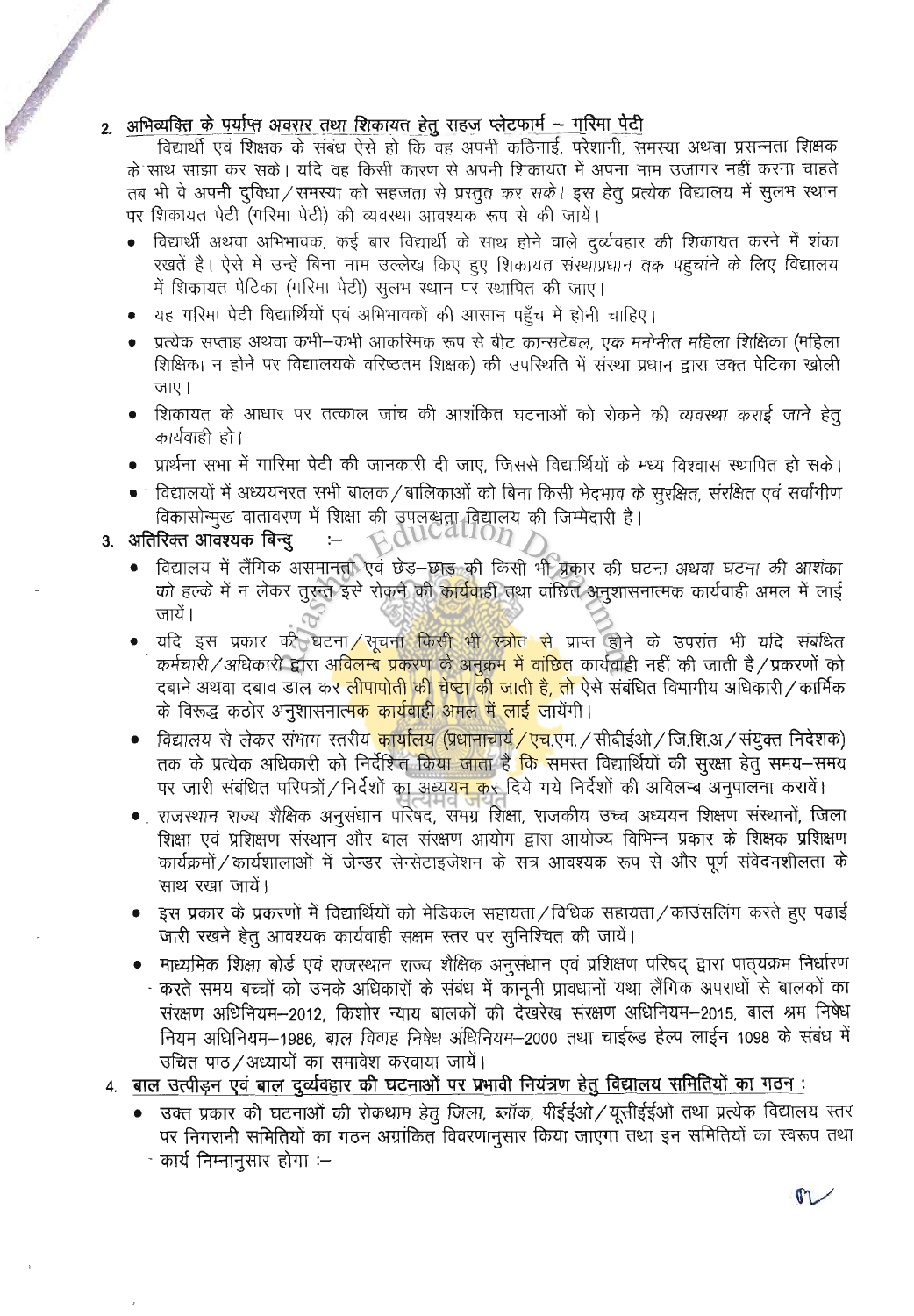- जिला स्तरीय समिति :--जिला रतर की समिति की माह में एक बार बैठक होगी। इस बैठक में इस i. बाबत् प्राप्त शिकायतों का त्वरित निरतारण तथा पूर्व की शिकायतों का पृष्ठपोषण लेकर संबंधित से सम्पर्क कर पूर्ण निराकरण किया जाना सुनिश्चित करवाया जायेगा।
	- अध्यक्ष—मुख्य जिला शिक्षा अधिकारी

सचिव– सहायक निदेशक

सदस्य- जिला मुख्यालय पर स्थित विद्यालय में कार्यरत सुविज्ञ महिला प्रधानाचार्य

सदस्य- जिले में कार्यरत सुविज्ञ महिला व्याख्याता/वरिष्ठ अध्यापिका

जिला शिक्षा अधिकारी उक्त समिति मेँ सदस्यों को मनोनीत करेंगें।

ब्लॉक स्तरीय समिति :-ब्लॉक स्तर की समिति की माह में एक बार बैठक होगी। इस बैठक में मुख्य ij. ब्लॉक शिक्षा अधिकारी पीईईओ/यूसीईईओ से इस बाबत् प्राप्त शिकायतों का त्वरित निस्तारण तथा पूर्व की शिकायतों का पृष्ठपोषण लेकर संबंधित से सम्पर्क कर पूर्ण निराकरण एवं बैठक में लिए गए निर्णयों से जिला स्तर की समिति को अवगत करवाएगें।

अध्यक्ष—ब्लॉक शिक्षा अधिकारी

सचिव-अतिरिक्त ब्लॉक शिक्षा अधिकारी – द्वितीय

सदस्य–ब्लॉक के अधीनस्थ विद्यालयमें कार्यरत सविज्ञ महिला संस्था प्रधान

सदस्य- ब्लॉक के अधीनुस्थ विद्यालय में कार्यरत सुविज्ञ महिला व्याख्याता/

वरिष्ठ अध्यापिका Xअध्यापिका<sup>01</sup>

सदस्य-गैर शैक्षणिक वर्ग की महिला/पुरुष

मुख्य ब्लॉक शिक्षा अधिकारी उक्त समि<mark>ति में</mark> सदस्यों को मनोनीत करेंगें।

**पीईईओ/यूसीईईओ स्तरीय समिति:-- पीईईओ/यूसी**ईईओ स्तर की समिति की माह में एक बार बैठक iii. होगी। इस बैठक में संबंधित पीईई<mark>ओ /यूसीईईओ विद्याल</mark>यों से इस बाबत प्राप्त शिकायतों का त्वरित निस्तारण तथा पूर्व की <mark>शिकायतों का पृष्ठपोषण लेकर संबं</mark>धित से सम्पर्क कर पूर्ण निराकरण करवाना सुनिश्चित करेंगे एवं बै<mark>ठक में लिए गए निर्णयों से ब्लॉक स्तर</mark> की समिति को अवगत करवाएगें।

> – पीईईओ / यूसीईईओ अध्यक्ष

सदस्य सचिव– पीई<mark>ईओ ⁄ यूसीईईओ परिक्षेत्र में का</mark>र्यरत वरिष्ठतम महिला व्याख्याता / व.अ. / शिक्षिका

- पीईईओ ⁄ यसीईईओ क्षेत्र के समस्त संस्था प्रधान सदस्य
- पीईईओ /यूसीईईआ क्षेत्र के दो अभिभावक प्रतिनिधि जिसमें न्यूनतम एक सदस्य महिला हो

पीईईओ/यूसीईईओ उक्त समिति में सदस्यों को मनोनीत करेंगें।

विद्यालय स्तरीय समिति :--विद्यालय स्तर की समिति की माह में एक बार बैठक होगी। इस बैठक में iv. संस्था प्रधान विद्यालय से सम्बन्धित इस बाबत् प्राप्त शिकायतों का त्वरित निस्तारण तथा पूर्व की शिकायतों का पृष्ठपोषण लेकर संबंधित से सम्पर्क कर पूर्ण निराकरण करेंगें तथा पीईईओ / यूसीईईओ स्तरीय समिति की बैठक से पूर्व उसे सूचना प्रेषित करेंगें।

अध्यक्ष–संस्था प्रधान

सचिव–वरिष्ठतम् महिला व्याख्याता / व.अ. / अध्यापिका

सदस्य-एक अन्य शिक्षक / शिक्षिका

सदस्य-उच्चतम कक्षा का एक छात्र

सदस्य-उच्चतम कक्षा की एक छात्रा

सदस्य-दो अभिभावक प्रतिनिधि जिसमें न्यूनतम एक महिला हो

संस्था प्रधान उक्त समिति में सदस्यों को मनोनीत करेंगें।

बाल उत्पीड़न एवं बाल दुर्व्यवहार की घटनाओं के प्रभावी प्रबोधन हेतु दायित्व निर्धारण : विद्यालय में 5. अनाचार की घटनाओं को रोकने हेतु समस्त अधिकारी एवं कार्मिक निम्नानुसार दायित्व का निर्वहन करते हुए प्रभावी प्रबोधन करेंगे–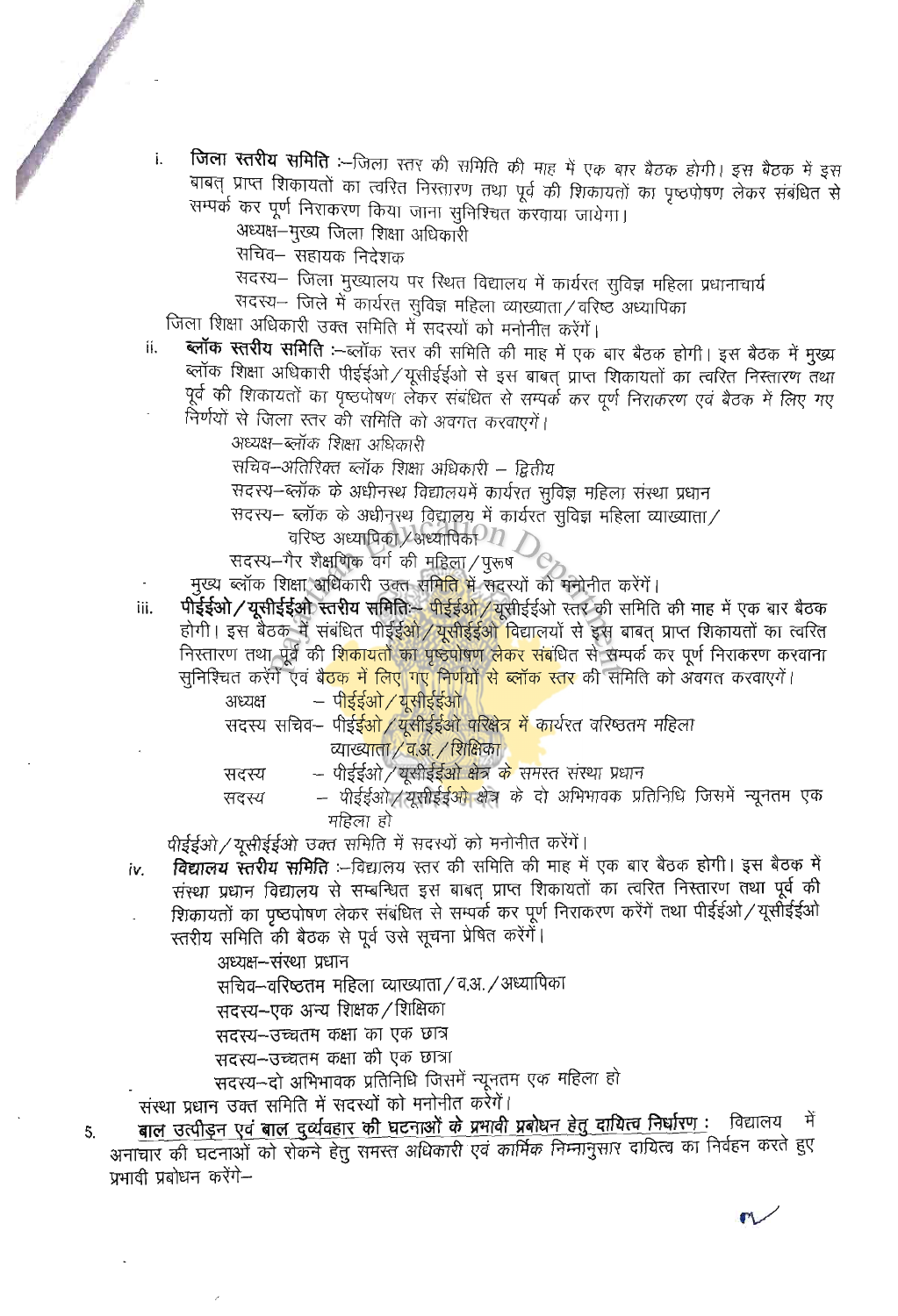## $\triangleright$  मुख्य जिला शिक्षा अधिकारी के दायित्व:--

 $\sqrt{2}$ 

- मुख्य जिला शिक्षा अधिकारी उक्त प्रकार की घटनाओं के सम्बन्ध में जिला रतरीय नोडल अधिकारी  $\mathbf{i}$ . होंगे ।
- इस प्रकार की घटनाओं के क्रम में नियमानुसार वांछित कार्यवाही सक्षम स्तर से अविलम्ब होवे तथा ii. समस्त जारी विभागीय निर्देशों की अनुपालना समयबद्ध रूप से होवे, इस हेतु जिला स्तर पर उत्तरदायी अधिकारी होंगें।
- अधीनस्थ सहायक निदेशक उक्त कार्य हेतु सीडीईओ कार्यालय में प्रभारी अधिकारी के रूप में दायित्वबद्ध iii. होंगे ।
- मुख्य जिला शिक्षा अधिकारी सुनिश्चित करेंगे कि प्रत्येक ब्लॉक, पीईईओ / यूसीईईओ तथा विद्यालय iv. स्तर पर समितियों का आवश्यक रूप से गठन इस परिपत्र के जारी होने की एक माह की समयावधि में हो जाए तथा वे उनकी बैठकों की नियमितता को सुनिश्चित करेंगे।
- जिला स्तरीय समिति की बैठक प्रत्येक माह के आखिरी कार्यदिवस पर आयोजित करेंगे तथा ब्लॉक से v. प्राप्त सूचनाओं का विश्लेषण कर उन पर की जाने वाली कार्यवाही का प्रबोधन करेंगे एवं बैठक का कार्यवाही विवरण पंजिका में नियमित रूप से संधारित करेंगें।
- िच अति वित्रा सिंह साथ पर अधिक साथ ब्यान से साथ से साथ से बात हैं। अब साथ ब्यान से बहुत साथ ब्यान से बहुत साथ<br>अन्य साथ से बात हैं। अन्य साथ ब्यान से बहुत साथ ब्यान से बहुत साथ ब्यान से बहुत साथ ब्यान से बहुत साथ ब्यान से अपने क्षेत्राधिकार में इस तरह की घटनाओं पर नजर रखेंगे तथा सूचना मिलते ही तत्काल vi. उच्चाधिकारियों को सूचित करेंगें एवं प्राथमिक जांच रिपोर्ट सम्प्रेषित करेंगें। मुख्य जिला शिक्षा अधिकारी घटना की गंभीरता एवं प्रकृति के अनुसार आवश्यकतानुसार एवं नियमानुसार विभागीय स्तर पर<br>कार्यवाही के साथ—साथे निकटतम पुलिस थाने में लिखित में सूचना सम्प्रेषित करवाना सुनिश्चित करेंगें ।
- अपने क्षेत्राधिकार में भ्रमण के दौरान विद्यालयों में गठित समिति के कार्यवाही रजिस्टर का अवलोकन vii. करेंगे तथा अधीनस्थों को वांछित सम्बलन प्रदान करेंगे।
- यह सुनिश्चित करें कि <mark>प्रत्येक विद्या</mark>लय में उचित स्थान पर चाईल्ड हेल्प लाईन नम्बर (1098) अंकित viii. है अथवा नहीं।
- प्रत्येक विद्यालय में शिका<mark>यत पेटिका की उपलब्धता तथा</mark> उसमें प्राप्त शिकायतों पर की गई कार्यवाही ix. का भी अवलोकन करेंगे तथा अपेक्षित कार्यवाही की सुनिश्चितता हेतु वांछित निर्देश प्रदान करेंगे।

परिपत्र के साथ संलग्न प्रपत्र में अपने अध्यय<mark>धीन</mark> समस्त विद्यालयों की प्रत्येक माह ब्लॉकवार समेकित सूचना अपने उच्चाधिकारियों को सम्प्रेषित <mark>करना सुनिश्चित करेंगें।</mark>

### ≻ मुख्य ब्लॉक शिक्षा अधिकारी के दायित्वपत्यमंव जयत

- मुख्य ब्लॉक शिक्षा अधिकारी उक्त प्रकार की घटनाओं हेतू ब्लॉक स्तरीय नोडल अधिकारी होंगे।
- .<br>अधीनस्थ एसीबीईओ—ाा उक्त कार्य हेतु सीबीईओ कार्यालय में प्रभारी अधिकारी के रूप में दायित्वबद्ध ii. न प्र<br>ह पी<br>क्रे 3<br>ओं होंगे। मुख्य ब्लॉक शिक्षा अधिकारी सुनिश्चित करेंगे कि प्रत्येक पीईईओ / यूसीईईओ तथा विद्यालयस्तर पर समितियों का विधिवत रूप से गठन हो तथा इसी के साथ उनकी बैठकों की नियमितता को भी सनिश्चित करेंगे।
- <u>ब्लॉक स्तरीय समिति की बैठक प्रत्येक माह के तीसरे सप्ताह के अंतिम कार्यदिवस पर आयोजित करेंगे</u> iii. तथा पीईईओ / यूसीईईओ तथा विद्यालयस्तर से प्राप्त सूचनाओं का विश्लेषण कर उन पर की जाने वाली कार्यवाही का प्रबोधन करेंगे एवं बैठक की कार्यवाही विवरण पंजिका नियमित रूप से संधारित करेंगें ।
- अपने क्षेत्राधिकार में इस तरह की घटनाओं पर नजर रखेंगे तथा सूचना मिलते ही तत्काल संबंधित iv. संस्थाप्रधान / यूसीईईओं / पीईईओ से रिपोर्ट प्राप्त करेंगे।
- अपने क्षेत्राधिकार में इस तरह की घटनाओं पर नजर रखेंगे तथा सूचना मिलते ही तत्काल v. उच्चाधिकारियों को सूचित करेंगें एवं प्राथमिक जांच रिपोर्ट सम्प्रेषित करेंगें।
- मुख्य ब्लॉक शिक्षा अधिकारी घटना की गंभीरता एवं प्रकृति के अनुसार आवश्यकतानुसार एवं नियमानुसार vi. विभागीय स्तर पर कार्यवाही के साथ-साथ निकटतम पुलिस थाने में लिखित में सूचना सम्प्रेषित करवाना सुनिश्चित करेंगें।

on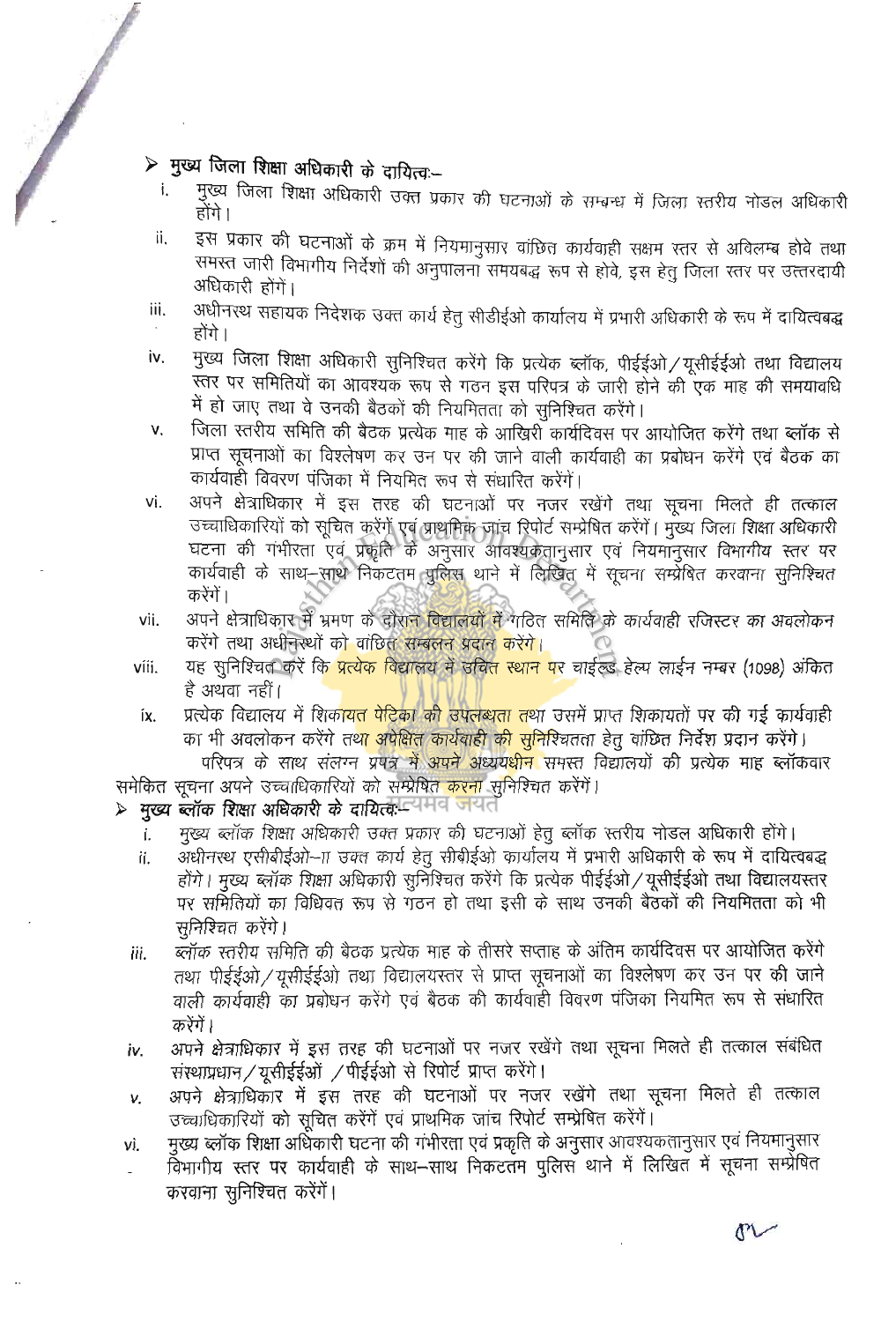- अपने क्षेत्राधिकार में भ्रमण के दौरान विद्यालयों में गठित समिति के कार्यवाही रजिस्टर का अवलोकन vii. करेंगे तथा अधीनस्थों को वांछित सम्बलन प्रदान करेंगे।
- यह सुनिश्चित करें कि प्रत्येक विद्यालय में उचित स्थान पर चाईल्ड हेल्प लाईन नम्बर (1098) अंकित viii. है अथवा नहीं।
- प्रत्येक विद्यालय में शिकायत पेटिका की उपलब्धता तथा उसमें प्राप्त शिकायतों पर की गई कार्यवाही ix. का भी अवलोकन करेंगे तथा अपेक्षित कार्यवाही की सुनिश्चितता हेतु वांछित निर्देश प्रदान करेंगे।
- परिपत्र के साथ संलग्न प्रपत्र में अपने अध्ययधीन आने वाले समस्त विद्यालयों की प्रत्येक माह X. पीईईओ/यूसीईईओवार समेकित सूचना अपने उच्चाधिकारियों को सम्प्रेषित करना सुनिश्चित करेंगें।

#### पीईईओ ⁄ यूसीईईओ के दायित्व:--

- पीईईओ/यूसीईईओ अपने अधिकार क्षेत्र के समस्त विद्यालयों के लिए एक निगरानी समिति का गठन i. करेंगे तथा पीईईओ ⁄ यूसीईईओ स्तर पर कार्यकारी समिति का गठन करेंगे।
- पीईईओ/यूसीईईओ स्तरीय समिति की माह के दूसरे सप्ताह में अन्तिम कार्यदिवस को इस समिति ii. की बैठक आयोजित की जायेगी तथा विद्यालयस्तर से प्राप्त सूचनाओं का विश्लेषण कर उन पर की जाने वाली कार्यवाही के सम्बन्ध में निर्णय करवाया जाकर सम्बन्धितों को प्रबोधन हेतु पाबन्द करेंगें एवं बैठक की कार्यवाही विवरण पंजिका नियमित रूप से संधारित करेंगें।
- पीईईओ / यूसीईईओ अपने अधीन विद्यालयों से उक्त प्रकार की घटनाओं के प्रति पूर्णतः सजग रहेंगे iii. तथा घटना के बारे में सूचना मिलते ही संज्ञान लेते हुए आवश्यकतानुसार वांछित कार्यवाही तत्काल संपादित करेंगे तथा संबंधित सीबीईओ <mark>को सू</mark>चित करेंगे।
- अपने क्षेत्राधिकार में इस तरह क<mark>ी घटनाओं प</mark>र नजर रखेंगे तथा सूचना मिलते ही तत्काल iv. उच्चाधिकारियों को सूचित करेंगें एवं प्राथमिक जांच रिपोर्ट सम्प्रेषित करेंगें। पोईईओ / यूसीईईओ घटना की गंभीरता एवं प्रकृति <mark>के अनुसार</mark> आवश्यकतानुसार एवं नियमानुसार विभागीय स्तर पर कार्यवाही के साथ-साथ निकटतम पुलिस थाने में लिखित में सूचना सम्प्रेषित करवाना सुनिश्चित करेंगें।
- अपने क्षेत्राधिकार के प्रत्येक <mark>विद्यालय में गठित समिति के</mark> कार्यवाही रजिस्टर का अवलोकन करेंगे तथा v. अधीनस्थ संस्था प्रधानों को <mark>वांछित सम्बलन प्रदान करेंगे।</mark>
- यह सनिश्चित करें कि प्रत्येक विद्यालय में उचित स्थान पर चाईल्ड हेल्प लाईन नम्बर (1098) अंकित vi. है अथवा नहीं।
- प्रत्येक विद्यालय में शिकायत पेटिका की उपलब्धता तथा उसमें प्राप्त शिकायतों पर की गई कार्यवाही vii. का भी अवलोकन करेंगे तथा अपेक्षित कार्यवाही की सुनिश्चितता हेतू निर्देश प्रदान करेंगे।
- परिपत्र के साथ संलग्न प्रपत्र में अपने अध्ययधीन आने वाले समस्त विद्यालयों की प्रत्येक माह संस्थावार viii. समेकित सूचना अपने उच्चाधिकारियों को सम्प्रेषित करना सुनिश्चित करेंगें।
- ऐसी दूर्व्यवहार की घटना घटित होने के उपरान्त अन्य दण्डात्मक कार्यवाही के अतिरिक्त दूर्व्यवहार से ix. पीडित विद्यार्थी को मानसिक अवसाद से बाहर निकालने के लिये उसकी कॉउन्सलिंग की जानी आवश्यक होती है। पीईईओ स्वयं अथवा परिक्षेत्र के दक्ष शिक्षक की सहायता से सम्बन्धित विद्यार्थी के मन से भय और अवसाद दूर करने हेतू अतिरिक्त समय देकर उसे सामान्य व्यवहार तक लाने का प्रयास करेंगें।
- ऐसे विद्यार्थी को यदि अतिरिक्त अध्ययन की आवश्यकता भी हो तो भी उसे अध्ययन की निरन्तरता Χ. हेतू अतिरिक्त वैयक्तिक कक्षाएं उपलब्ध कराई जाए। ऐसे विद्यार्थियों के लिए प्रेरक पुस्तकें उपलब्ध कराई जानी उचित रहेगी।
- विद्यार्थी अपनी हॉबी के प्रति बहुत संवेदनशील होते है अतः अवसाद को दूर करने के लिए हॉबी (जैसे xi. संगीत, लेखन, खेलकूद, चित्रकला इत्यादि) को एक थैरेपी के रूप में उपयोग किया जा सकता है। अतः इस समय में उसे अधिकाधिक अपनी हॉबी से साथ जोड़ना भी उसमें विश्वास उत्पन्न करने में बेहतर भूमिका निभाएगा।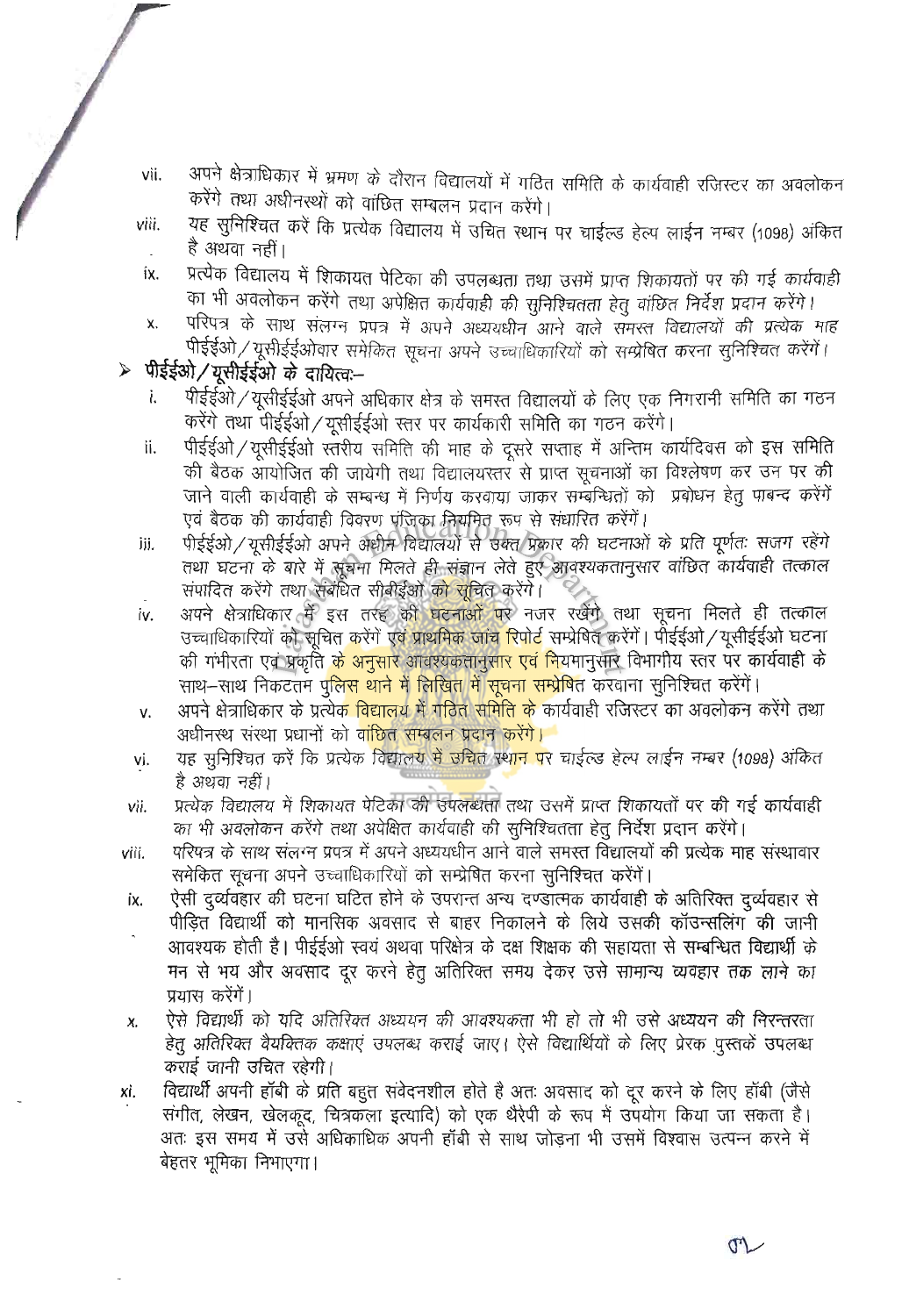#### संस्था प्रधान के दायित्व $\mu$  $\check{\mathbf{z}}$

- संस्था प्रधान विद्यालय स्तर पर अनाचार की घटनाओं को रोकने के लिए नोडल अधिकारी होंगे। उक्त i. सम्बन्ध में प्रभावी क्रियान्विति हेतु वे विद्यालय के लिए एक निगरानी समिति का गठन करेंगे।
- विद्यालय स्तरीय समिति माह के प्रथम सप्ताह के अन्तिम कार्यदिवस को इस समिति की बैठक ii. आयोजित करेंगे।
- विद्यालय में कार्यरत् समरत कार्मिकों, शिक्षकों, एसडीएमसी व एसएमसी के सदस्यों को "लैंगिक iii. अपराधों से बालकों का संरक्षण अधिनियम-2012" की कतिपय धाराओं यथा धारा-19(i) एवं 21 में निहित प्रावधान, जो समरत कार्मिकों को दायित्वबद्ध करते हैं कि बाल/यौन प्रताड़ना से सम्बन्धित घटनाओं पर तत्काल प्रसंज्ञान लिया जाकर नियमानुसार कार्यवाही सम्पादित की जाए, की अवगति प्रदान करवाते हुए प्रत्येक स्तर पर इसकी सख्ती से पालना हेतु पाबन्द किया जाये।
- विद्यालयों में गुड–टच, बेड–टच की जानकारी देने हेतु पेम्फलेट, प्रश्नोत्तरी, कविता, लघु नाटक, पोस्टर iv. व कहानी इत्यादि के माध्यम से क्षेत्रीय शालीन भाषा में कार्यक्रम आयोजित किए जायें। साथ ही विद्यालय में होने वाली बाल सभाओं में भी इस विषय पर जानकारी दिया जाना सुनिश्चित करावें।
- संस्था प्रधान हैड बॉय और हैड गर्ल को इस कार्य हेतू प्रशिक्षित करेंगे तथा इनके माध्यम से अन्य  $V_{\cdot}$ विद्यार्थियों को गुड़–टच, बेड–टच की जानकारी देने का कार्य करेंगे एवं किये गये कार्यों का रिकॉर्ड
- संधारित करेंगें जिसे भ्रमण के दौरान उच्चाधिकारियों के द्वारा अवलोकित किया जा सकेगा। विद्यालय में अगर विद्यार्थी विद्यालये बैस अथवा ऑटो से आता है, तो इसका रिकॉर्ड विद्यालय में रखा
- vi. जाये। बस एवं ऑटो तथा उनके चालक/परिचालक का पुलिस सत्यापन कराया जाये। इसी प्रकार विद्यालय में कार्य कर रहे कार्मिकों / संविदा या निविदा पर कार्यरत कार्मिकों का भी सत्यापन कराया जाये तथा उनका पहचान पत्र सदैव उनके साथ रहे एवं उसका संधारण भी हो।
- अनजान/संदिग्ध नजर आने वाले <mark>व्यक्ति के विद्यालय</mark> परिसर में देखें जाने पर उससे तत्काल पूछताछ vii. कर पृष्टि की जायें।
- विद्यार्थियों को उनके शरीर एवं अंगों के विकास के सम्बन्ध में आवश्यक जानकारी दी जाये। viii.
- विद्यालय की प्रार्थना सभ<mark>ा नैतिक मुल्यों एवं संस्कारों के लिये</mark> उर्वरा होती है। अतः प्रार्थना सभा में ix. नैतिक एवं अनुकरणीय कथन / कथा एवं प्रेरक जीबनियों को आवश्यक रूप से सम्मिलित किया जाये जो व्यवहारिक हो एवं वर्तमान परिस्थितियों से जुड़े हुये हो।
- स्थानीय परिवेश में विद्यार्थियों के सम्बन्ध <del>में घटित</del> होने <mark>वाली</mark> अच्छी–बूरी घटनाओं से विद्यार्थी आवश्यक x. रूप से परिचित हों, परन्तु यह ध्यान रख<mark>ा जावे</mark> कि इसका उददेश्य भय पैदा करना न हो वरन विद्यार्थियों में जागरूकता पैदा करना हो। वि जयत
- प्रत्येक अभिभावक का दूरभाष नम्बर उपरिथति रजिस्टर में विद्यार्थी के नाम के साथ अंकित हो। विशेष xi. परिस्थिति में माता–पिता के स्थान पर अन्य अभिभावक का दूरभाष नम्बर हो सकता है, जिसका कारण सस्पष्ट रूप से उल्लिखित हो।
- विद्यालयों में होने वाली अध्यापक–अभिभावक बैठक (पी.टी.एम.) में अध्यापकों द्वारा अभिभावकों को xii. बच्चों की सक्ष्म गतिविधियों एवं उनके स्वभाव पर नजर रखने. पडोसियों एवं रिश्तेदारों से बाल उत्पीडन से सावधान रहने के संबंध में समझाया जाये।
- विद्यालय के कक्षा-कक्षों में सदभावनापूर्ण वातावरण बनाने हेतू विशेष प्रयास किए जाएं एवं किशोर xiii. बालक-बालिकाओं के मध्य रवारथ्य व स्वच्छता सम्बन्धी जांगरूकता उत्पन्न करने एवं उन्हें गुड टच-बेड टच तथा राज्य बाल संरक्षण आयोग, बाल कल्याण समिति, पंचायत स्तरीय बाल संरक्षण समितियों के बारे में विस्तृत रूप से जानकारी दी जाये।
- यथासम्भव विद्यालय परिसर में आवश्यकतानुसार चिन्हित स्थानों पर लिखित चेतावनी ''आप कैमरे की xiv. नज़र में है'' सहित CCTV कैमरे लगवाए जाये। विद्यालय परिसर में एक शिकायत पेटिका अत्यावश्यक रूप से लगवाई जाए तथा उसे विद्यालयरतरीय निगरानी समिति की बैठक से पूर्व समस्त सदस्यों के समक्ष खोला जाये तथा उसमें प्राप्त शिकायतों पर वांछित कार्यवाही करते हुएँ उच्चाधिकारियों को सचित किया जाये।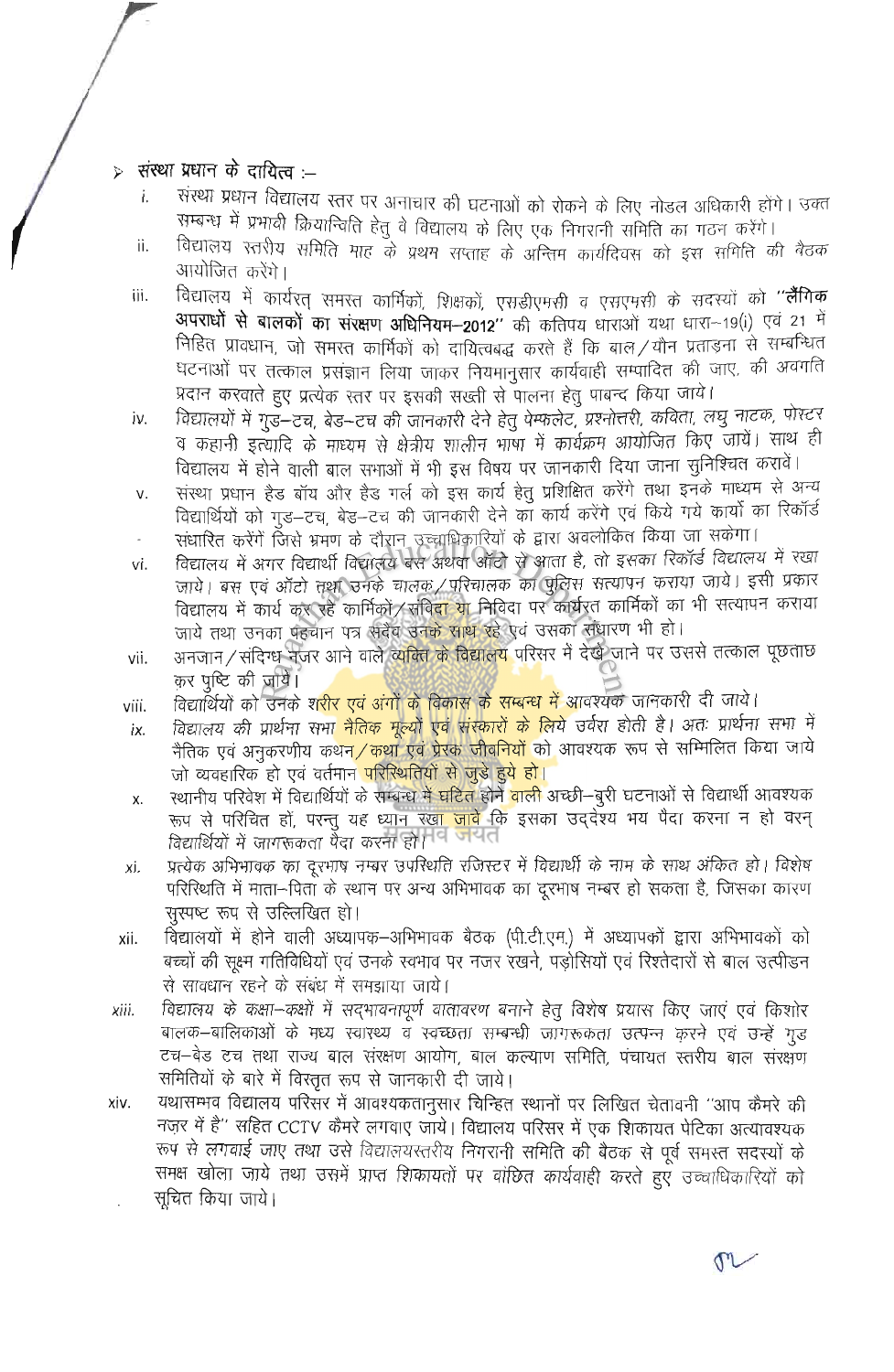विद्यालय में लगायी गई शिकायत पेटिका/गरिमा पेटिका पर इस कार्यालय के समसंख्यक पत्र दिनांक XV. : 22.11.2021 में दिये निर्देशानुसार "चुप्पी तोड़ो–हमसे कहो" का पोस्टर आवश्यक रूप से लगाना xvi.

विद्यालय के सूचना पट्ट तथा सुदृश्य स्थानों पर **''चाईल्ड हेल्प लाईन''** से सम्बन्धित दूरभाष : 1098 का स्पष्ट अंकन किया जाए तथा इस बारे में समस्त विद्यार्थियों को जानकारी दी जाये। xvii.

विद्यालय में उत्तरदायी भूमिका में निबद्ध कार्मिकों द्वारा इस तरह के अपराध में संलिप्तता पाए जाने पर सम्बन्धित पक्ष / व्यक्ति के विरूद्ध कठोर कार्यवाही अमल में लाई जाये। xviii.

- विद्यार्थियों द्वारा ऑनलाईन शिक्षण हेतु कम्प्यूटर/लेपटॉप/मोबाईल फोन आदि उपयोग में लिये जा रहे हैं जिससे इन्टरनेट एवं सोशल मिडिया से उनका निरन्तर सम्पर्क होता रहता है। कम उम्र के बच्चे सही एवं गलत के ज्ञान के अभाव में कई बार डिजीटल संसाधनों के अनुचित प्रयोग करने अथवा इनके कारण किसी उत्पीडन का शिकार हो सकते हैं। विद्यार्थियों को प्रार्थना सभा में डिजीटल माध्यमों के अनुचित प्रयोग के दुष्प्रभाव एवं तत्संबंधी कानूनी प्रावधानों की जानकारी दी जावे एवं अभिभावकों को भी बच्चों द्वारा डिजीटल संसाधनों के प्रयोग पर सूक्ष्म निगरानी रखने की सलाह दी जाये एवं उन्हें इस क्रम में जागरूक किया जाये।
- यूथ क्लब को विद्यालय में ज्यादा प्रभावी बनाया जाये जिससे बच्चों में जीवन जीने का कौशल, xix. आत्मसम्मान एवं आत्म विश्वास विकसित हो तथा तनाव, भय एवं संकोच जैसे मनोविकार दूर हो एवं सोच में लचीलापन आये।  $\cdot$   $\lambda$   $\alpha$   $\alpha$   $\alpha$   $\alpha$   $\alpha$   $\alpha$
- ऐसी दुर्व्यवहार की घटना घटित होने के उपरान्त अन्य दण्डात्मक कार्यवाही के अतिरिक्त दर्व्यवहार से XX. पीड़ित विद्यार्थी को मानसिक अवसाद से बाहर निकालने के लिये उसकी कॉउन्सलिंग की जानी आवश्यक होती है। पीईईओ स्वयं अगिंवा परिक्षेत्र की दक्ष शिक्षक की सहायता से सम्बन्धित विद्यार्थी के मन से भय और अवसाद दूर करने हेतु अतिरिक्त समय देकर उसे सामान्य व्यवहार तक लाने का प्रयास करेंगें।
- ऐसे विद्यार्थी को यदि अ<mark>तिरिक्त अध्ययन की आवश्यकता हो तो</mark> भी उसे अध्ययन की निरन्तरता हेतु xxi. अतिरिक्त वैयक्तिक कक्षाएं उपलब्ध कराई जाए। ऐसे विद्यार्थियों के लिए प्रेरक पुस्तकें उपलब्ध कराई जानी उचित रहेगी।
- विद्यार्थी अपनी हॉबी के प्रति <mark>बहुत संवेदनशील होते है अतः</mark> अवसाद को दूर करने के लिए हॉबी (जैसे xxii. संगीत, लेखन, खेलकूद, चित्रकला इत्यादि) को एक थैरेपी के रूप में उपयोग किया जा सकता है। अतः इस समय में उसे अधिकाधिक अपन<mark>ी हॉबी से सा</mark>थ जोड़ना भी उसमें विश्वास उत्पन्न करने में बेहतर भूमिका निभाएगा। सत्यमेव <del>ज</del>यते

### $\triangleright$  शिक्षकों के दायित्व :–

n ee

- शिक्षक विद्यार्थियों के साथ आत्मीय संबंध रखें तथा उन्हें अपनी बात कहने के लिए प्रेरित करें। i.
- विद्यार्थियों की किशोरावस्था एवं संवेगात्मक संबंधी समस्याओं का निराकरण शालीनता से करें। ii.
- कक्षाध्यापक विद्यालय के प्रारंभ, मध्याह्न एवं समापन पर यह पुष्ट करें कि कक्षा में विद्यार्थी अकेला तो iii. नहीं है।
- विद्यार्थी अन्तराल अवधि में ही लघु शंका हेतु जाये। इससे अतिरिक्त अवधि में जाने वाले विद्यार्थी का iv. ध्यान रखा जावे कि वो नियत समय पर लौट आया/आई है कि नहीं? शौचालय/मूत्रालय के दूर अवरिथति होने की रिथति में आने–जाने के दौरान विद्यार्थी पर दृष्टि रखी जानी चाहियें। आवश्यकतानुरूप छोटे विद्यार्थियों / बालिकाओं को यथा संभव लघुशंका हेतु अकेला नहीं भेजा जाये।
- विद्यालयपरिसर में खेलने के दौरान विद्यार्थियों की गतिविधियों पर शिक्षकों की सामान्य दृष्टि हो। v.
- विद्यार्थी के व्यवहार में आकरिमक परिवर्तन दृष्टिगत होने पर उसे जानने का प्रयास करें तथा vi. आवश्यकता पड़ने पर संस्था प्रधान को सूचित करें। संस्था प्रधान आवश्यक होने पर अभिभावकों से बात करें अथवा मुलाकात करें।
- छोटी कक्षाओं के विद्यार्थियों का विशेष ध्यान रखा जाये। उनका बड़ी कक्षा के विद्यार्थियों के साथ vii. असामान्य रूप से/अधिक संगति करने पर भी पैनी दृष्टि रखी जानी चाहिये।

 $P<sub>L</sub>$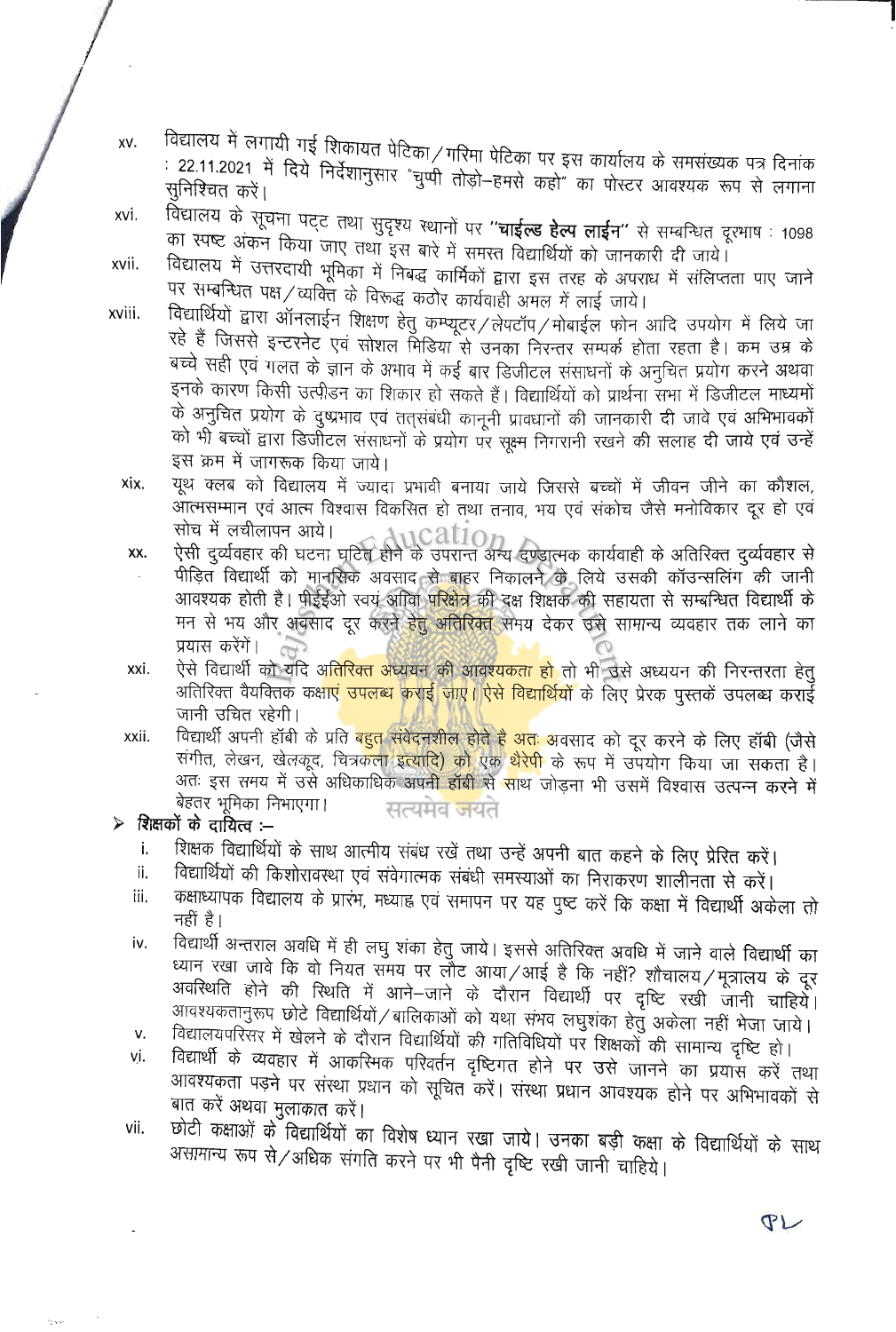लगातार अनुपरिथत रहने / देरी से आने / जल्दी जाने वाले विद्यार्थी के सम्बन्ध मे जानकारी प्राप्त की viii. जाये। कई बार विद्यार्थी आवास से विद्यालय की ओर प्रस्थान कर जाता है, परन्तु विद्यालय नहीं पहुंचता है, इस प्रकार की परिस्थितियों में संस्था प्रधान को अवगत करवाते हुए कारण की गहनता से

## $\triangleright$  अभिभावकों के दायित्व :--

- विद्यालय में बालक / बालिका का प्रवेश करवाने से पूर्व अभिभावक विद्यालय के सम्बन्ध में पूर्ण जानकारी i. यथा विद्यालय की मान्यता/सम्बद्धता/मूलभूत सुविधाएं/शैक्षिक-सहशैक्षिक प्रगति के सम्बन्ध में आवश्यक अवगति प्राप्त करें। प्रवेश दिलाने के साथ ही विद्यालय, संस्था प्रधान, कक्षाध्यापक,
- विषयाध्यापक, शारीरिक शिक्षक तथा मार्गदर्शक शिक्षक के दूरभाष नम्बर प्राप्त कर लेवें। अभिभावक का दायित्व है कि प्रत्येक अध्यापक–अभिभावक परिषद की बैठक में भाग लेकर ii. बालक / बालिका के सम्बन्ध में आवश्यक रूप से विमर्श करें।
- अभिभावक प्रत्येक दिवस पर विद्यार्थी की विद्यालय डायरी तथा गृहकार्य पुरितकओं को देखें और iii. शिक्षक की टिप्पणी पर आवश्यक रूप से अपनी प्रतिक्रिया करें।
- प्रत्येक अभिभावक का यह दायित्व है कि वह अपने बालक/बालिका के साथ नित्य कुछ समय व्यतीत iv. करें, उनके असामान्य व्यवहार के कारणों को जानने का प्रयास करें। इस हेतु आवश्यकतानुसार विद्यालय में संस्था प्रधान एवं शिक्षकों से सम्पर्क करें।
- अभिभावक को आवश्यक रूप से उनके बालक ⁄ बालिकाओं के मित्रों से परिचित होना चाहिए तथा v. बच्चों द्वारा विद्यालय के अतिरिक्त बिताये जाने वाले समय के स्थान एवं व्यक्तियों की जानकारी भी होनी चाहिये।
- विद्यार्थी जिस बाल वाहिनी अॉटो से विद्यालय जाता है, उसकी तथा उसमें कार्य करने वाले vi. चालक / परिचालक की जानकारी भी अभिभावक को होनी चाहिये।
- विद्यार्थी के व्यवहार में आकरिमक परिवर्तन दृष्टिगत होने पर उसे जानने का प्रयास करें तथा vii. आवश्यकता पड़ने पर संस्था प्रधान व शिक्षकों से सम्पर्क स्थापित करे।
- घर में बालक द्वारा ऑनलाईन शिक्षण हेतु उपयोग में लिये जा रहे कम्प्यूटर/ लेपटॉप/मोबाईल फोन viii. और उसके उपयोग पर अ<mark>भिभावक</mark> की सूक्ष्म निगरानी होनी चाहिये।
- अभिभावकों एवं विद्यार्थियों <mark>को सलाह देने एवं उनकी समस्याओं</mark> पर उचित परामर्श देने हेतु सामाजिक ix. संस्थाओं की मदद ली जायें।

#### शिकायत प्राप्त ⁄ घटना घटित होन<mark>े पर की जाने वाली कार्यवा</mark>ही :– ❖

| पीईईओ / यूसीईईओ   सीबीईओ स्तर |                  | सीडीईओ स्तर                   | संयुक्त निर्देशक निर्देशालय स्तर                          |                                                                                               |
|-------------------------------|------------------|-------------------------------|-----------------------------------------------------------|-----------------------------------------------------------------------------------------------|
| / संस्था प्रधान स्तर          |                  |                               | स्तर                                                      |                                                                                               |
| की<br>1. अनाचार               | 1.शिकायत ⁄       |                               |                                                           | 1.सीबीईओ गयत्से 1.सीडीईओ से 1. अनाचार की घटना                                                 |
| की<br>घटना                    |                  | घटना के बारे में शिकायत /घटना | शिकायत ⁄ घटना                                             | की शिकायत/घटना                                                                                |
| शिकायत / घटना                 | प्रथम दृष्टया    |                               | की सूचना प्राप्त $\mid$ की सूचना प्राप्त $\mid$           | <sup> </sup> घटित होने<br>पर                                                                  |
| घटित होने पर                  |                  |                               |                                                           | सूचना सीडीईओ होते ही अलर्ट मोड होते ही अलर्ट मोड सीबीईओ/डीईओ/सी                               |
| दूरभाष<br>तत्काल              | कार्यालय         |                               | को   में जाकर उक्त की   में जाकर उक्त की   डीईओ / संयुक्त |                                                                                               |
| पर                            | तत्काल दूरभाष पर | गंभीरता के $\vert$            |                                                           | गंभीरता के अनुसार   निदेशक से प्राप्त                                                         |
| उच्चाधिकारियों                | प्रेषित करेंगे।  | अनुसार जिला व                 |                                                           | $\mid$ विभागीय $\hspace{.1cm}\rule{0.7cm}{1.1cm}\hspace{.1cm}$ कानूनी $\mid$ सूचना के आधार पर |
| को सूचित करेंगे।              |                  |                               | पुलिस प्रशासन को   कार्यवाही         का                   | समुचित आवश्यक                                                                                 |
|                               |                  |                               |                                                           | अवगत करवाएंगे समुचित प्रबोधन कार्यवाही की जानी                                                |
|                               |                  | संबंधित<br>तथा                |                                                           | करते हुए कार्यवाही सुनिश्चित करेंगे तथा                                                       |
|                               |                  | संयुक्त निदेशक                | करवाना सुनिश्चित  शासन को                                 | सूचित                                                                                         |
|                               |                  | को दूरभाष पर                  | करेंगे<br>तथा                                             | करेंगे ।                                                                                      |
|                               |                  |                               | सूचित करेंगे।   निदेशालय को                               |                                                                                               |
|                               |                  |                               | अवगत करवाएगे।                                             |                                                                                               |
|                               |                  |                               |                                                           |                                                                                               |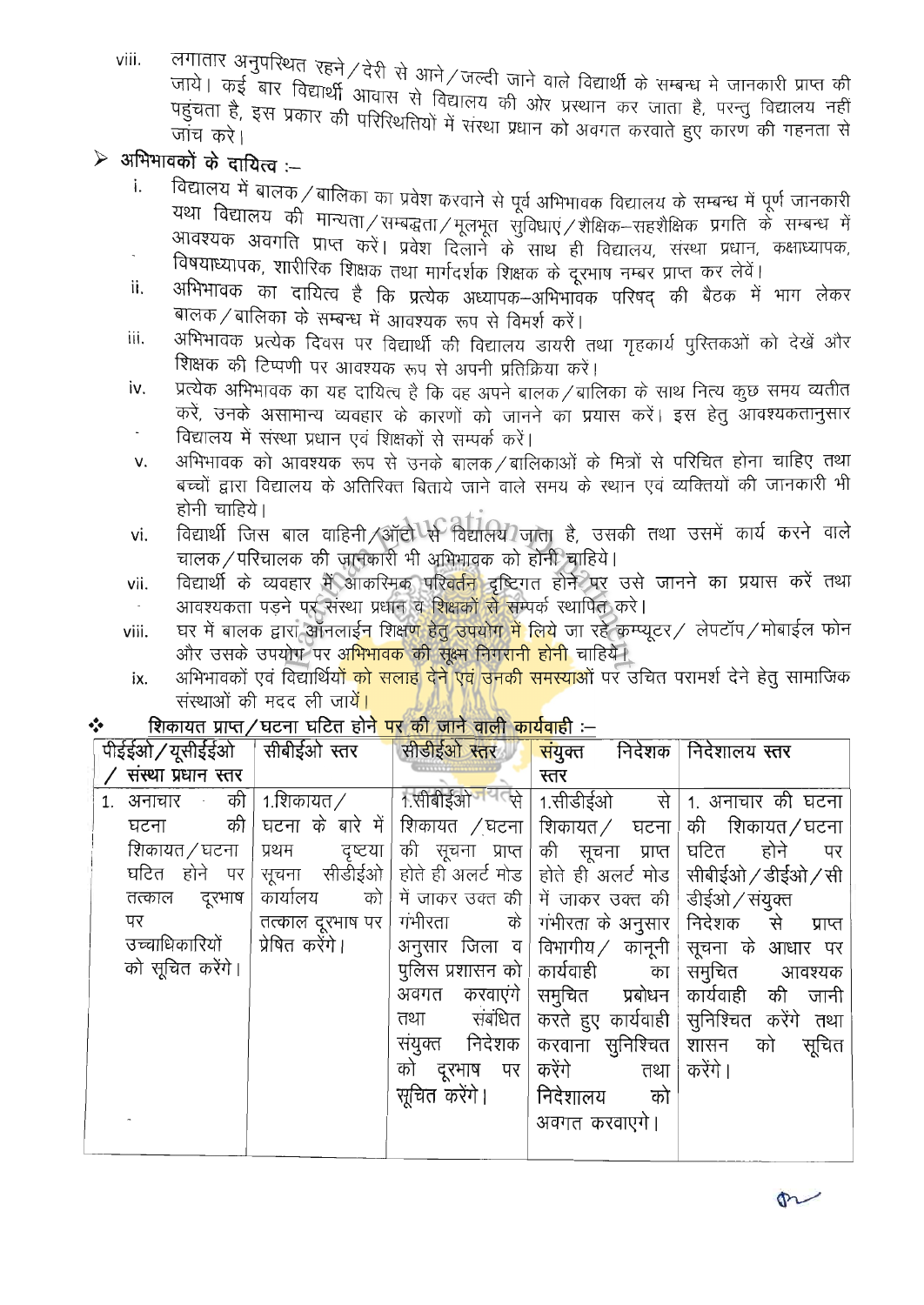| २. विद्यालय       | रतरीय                    | 2.विद्यालय से                                                                      |        |                   |                                                 |                                                            |                                               |         |                      |            |                      |
|-------------------|--------------------------|------------------------------------------------------------------------------------|--------|-------------------|-------------------------------------------------|------------------------------------------------------------|-----------------------------------------------|---------|----------------------|------------|----------------------|
| समिति तत्काल      |                          | प्राप्त शिकायत                                                                     |        | 2.शिकायत          |                                                 | 2.शिकायत                                                   |                                               |         | 2.संबंधित            | सक्षम      |                      |
| संज्ञान लेकर इस   |                          | / घटना के आधार                                                                     |        |                   |                                                 | /घटना के संबंध   /घटना के संबंध                            |                                               |         | अनुशासनिक अधिकारी    |            |                      |
| शिकायत / घटना     |                          | पर                                                                                 |        |                   |                                                 | में उच्चाधिकारियों   में निदेशक को                         |                                               |         | से शिकायत / घटना के  |            |                      |
| की जांच करेंगी    |                          |                                                                                    | तत्काल |                   | यथा– संयुक्त                                    | घटना ⁄ शिकायत                                              |                                               |         | संबंध में तथ्यात्मक  |            |                      |
| तथा संस्था प्रधान |                          | विद्यालय पहुंचकर                                                                   |        |                   | निदेशक तथा                                      | के                                                         | संबंध<br>में                                  | रिपोर्ट |                      | मय अभिशंषा |                      |
| को                | अवगत                     | संस्था प्रधान द्वारा                                                               |        | निदेशक            | महोदय                                           | तथ्यात्मक                                                  | रिपोर्ट                                       | तत्काल  |                      | प्राप्त    | कर                   |
| करवाएगी। संख्या   |                          | करणीय कार्यवाही                                                                    |        | को                | घटना ⁄                                          | मय                                                         | अभिशंषा                                       |         | कार्यवाही करेंगे ।   |            |                      |
| प्रधान            |                          | संपादित करवाएंगे                                                                   |        |                   | शिकायत के संबंध                                 | तत्काल                                                     | प्रेषित                                       |         |                      |            |                      |
| उच्चाधिकारियों    |                          | तथा                                                                                | तत्काल | में               | तथ्यात्मक                                       | करेंगे।                                                    |                                               |         |                      |            |                      |
|                   |                          | अपनी टिप्पणी                                                                       |        | रिपोर्ट           | मय                                              |                                                            |                                               |         |                      |            |                      |
|                   |                          | को सूचित करते  अंकित                                                               | कर     | अभिशंषा तत्काल    |                                                 |                                                            |                                               |         |                      |            |                      |
|                   | हुए समुचित $\vert$       | सीडीईओ को                                                                          |        | प्रेषित करेंगे।   |                                                 |                                                            |                                               |         |                      |            |                      |
|                   | कार्यवाही करना           | प्रेषित करेंगे।                                                                    |        |                   |                                                 |                                                            |                                               |         |                      |            |                      |
| सुनिश्चित करेंगे। |                          |                                                                                    |        |                   |                                                 |                                                            |                                               |         |                      |            |                      |
| 3. शिकायत/घटना    |                          | 3.शिकायत /                                                                         |        |                   | $\mid$ 3.शिकायत $\hspace{0.1em}/\hspace{0.1em}$ | $\overline{\phantom{a}}$ 3.शिकायत $\overline{\phantom{a}}$ |                                               |         | 3.शिकायत/घटना की     |            |                      |
|                   | की गंभीरता के।           | घटना की गंभीरता   घटना के संबंध में   घटना का लगातार                               |        |                   |                                                 |                                                            |                                               |         | गंभीरता को देखते हुए |            |                      |
| अनुरूप            |                          | के अनुरूप पुलिस प्रशासन $/$ प्रबोधन करते हुए                                       |        |                   |                                                 |                                                            |                                               |         | अवगति तत्काल शासन    |            |                      |
|                   | आवश्यकतानुसार            | यथोचित कानूनी                                                                      |        | प्रशासन           |                                                 | से   निदेशालय                                              |                                               | को      | को रिपोर्ट करेंगे।   |            |                      |
|                   |                          | कानूनी कार्यवाही कार्यवाही करवाया                                                  |        |                   |                                                 | सम्नवय <sub>ा</sub> स्थापित अवगति                          | प्रदान                                        |         |                      |            |                      |
|                   | संपादित करवाएंगे         | जाना सुनिश्चित                                                                     |        |                   |                                                 | यथोचित) करवाएगे ।                                          |                                               |         |                      |            |                      |
|                   | यथा – पुलिस में          | करेंगे। 20                                                                         |        |                   |                                                 | तेन थे।<br>कर्नूनी कार्यवाही<br>अप्रतिश्चित                |                                               |         |                      |            |                      |
| प्रथम             | सूचना                    |                                                                                    |        |                   |                                                 |                                                            |                                               |         |                      |            |                      |
| रिपोर्ट           | दर्ज                     |                                                                                    |        |                   |                                                 |                                                            |                                               |         |                      |            |                      |
| करवाना            |                          |                                                                                    |        |                   |                                                 |                                                            |                                               |         | 4.शिकायत / घटना)की   |            |                      |
| 4. शिकायत / घटना  |                          | 4.शिकायत $\overline{\mathcal{L}}$                                                  |        | । $4.$ शिकायत $/$ |                                                 | $4.$ शिकायत्/                                              | घटना के संबंध में                             |         | गंभीरता को निर्धारित |            |                      |
|                   | में किसी कार्मिक         | घटना की गंभीरता<br>को निर्धारि <mark>त करते सीबीईओ की</mark>                       |        |                   | घटना । की                                       |                                                            | यदि स्वयं सक्षम                               |         | करते हुए नियमानुसार  |            |                      |
| संलिप्तता         | की शिकायत $\angle$<br>की | हुए यथोचित <mark>जांच रिपोर्ट के आधार</mark>                                       |        |                   |                                                 | अनुशात्मक                                                  |                                               |         | आवश्यक कार्यवाही     |            |                      |
|                   | संभावना होने पर          | कर मय अभिशंषा                                                                      |        |                   | पर अग्रिम                                       |                                                            | अधिकारी है तो                                 |         | करना / करवाना        |            |                      |
| उसके              | विरूद्ध                  | अपनी रिपोर्ट कार्य <mark>वाही</mark> हेतु                                          |        |                   |                                                 |                                                            | तत्काल निर्णय                                 |         | सुनिश्चित करेंगे।    |            |                      |
| विभागीय           |                          | सीडीईओ                                                                             |        |                   | को सक्षम जयत                                    |                                                            | करते हुए समुचित                               |         |                      |            |                      |
| कार्यवाही         |                          | हेतु   प्रेषित करेंगे।                                                             |        |                   | अनुशासनात्मक                                    |                                                            | कार्यवाही                                     | करेंगे  |                      |            |                      |
| तत्काल            |                          |                                                                                    |        | अधिकारी           |                                                 | को   यदि                                                   |                                               | सक्षम   |                      |            |                      |
| उच्चाधिकारियों    |                          |                                                                                    |        |                   |                                                 | रिपोर्ट मय अनुशंषा   अनुशासनात्मक                          |                                               |         |                      |            |                      |
|                   | को सूचित करेंगे।         |                                                                                    |        | प्रेषित करेंगे।   |                                                 |                                                            | अधिकारी निदेशक                                |         |                      |            |                      |
|                   |                          |                                                                                    |        |                   |                                                 |                                                            | है तो मय अभिशंषा                              |         |                      |            |                      |
|                   |                          |                                                                                    |        |                   |                                                 |                                                            | रिपोर्ट प्रेषित करेंगे।                       |         |                      |            |                      |
| 5. अनाचार         | की                       | 5.प्रतिदिन समाचार 5.प्रतिदिन समाचार 5.प्रतिदिन समाचार                              |        |                   |                                                 |                                                            |                                               |         | 5.प्रतिदिन           |            | समाचार               |
|                   |                          | घटना घटित होने   पत्रों व अन्य संचार   पत्रों व अन्य संचार   पत्रों व अन्य संचार   |        |                   |                                                 |                                                            |                                               |         |                      |            | पत्रों व अन्य संचार  |
|                   | पर यदि आप द्वारा         | माध्यमों में यदि                                                                   |        |                   | माध्यमों में यदि                                |                                                            | माध्यमों में यदि                              |         |                      |            | माध्यमों से राज्य के |
|                   | उच्चाधिकारियों           | आपके क्षेत्राधीन                                                                   |        |                   | आपके क्षेत्राधीन                                |                                                            | आपके क्षेत्राधीन                              |         | किसी                 |            | भी                   |
|                   |                          |                                                                                    |        |                   |                                                 |                                                            |                                               |         |                      |            |                      |
|                   |                          | को सूचित नहीं विद्यालयों /                                                         |        | विद्यालयों ⁄      |                                                 |                                                            | विद्यालयों / कार्याल   विद्यालय / कार्यालय से |         |                      |            |                      |
|                   |                          | किया जाता तथा   कार्यालयों से   कार्यालयों से   यों से शिकायत /   शिकायत / घटना की |        |                   |                                                 |                                                            |                                               |         |                      |            |                      |
|                   |                          | घटना की सूचना शिकायत/ घटना शिकायत/घटना   घटना की सूचना   सूचना प्राप्त होती है,    |        |                   |                                                 |                                                            |                                               |         |                      |            |                      |
|                   | समाचार पत्र व            | की सूचना प्राप्त                                                                   |        |                   |                                                 | की सूचना प्राप्त प्राप्त होती है, तो तो तत्काल सूचना नहीं  |                                               |         |                      |            |                      |